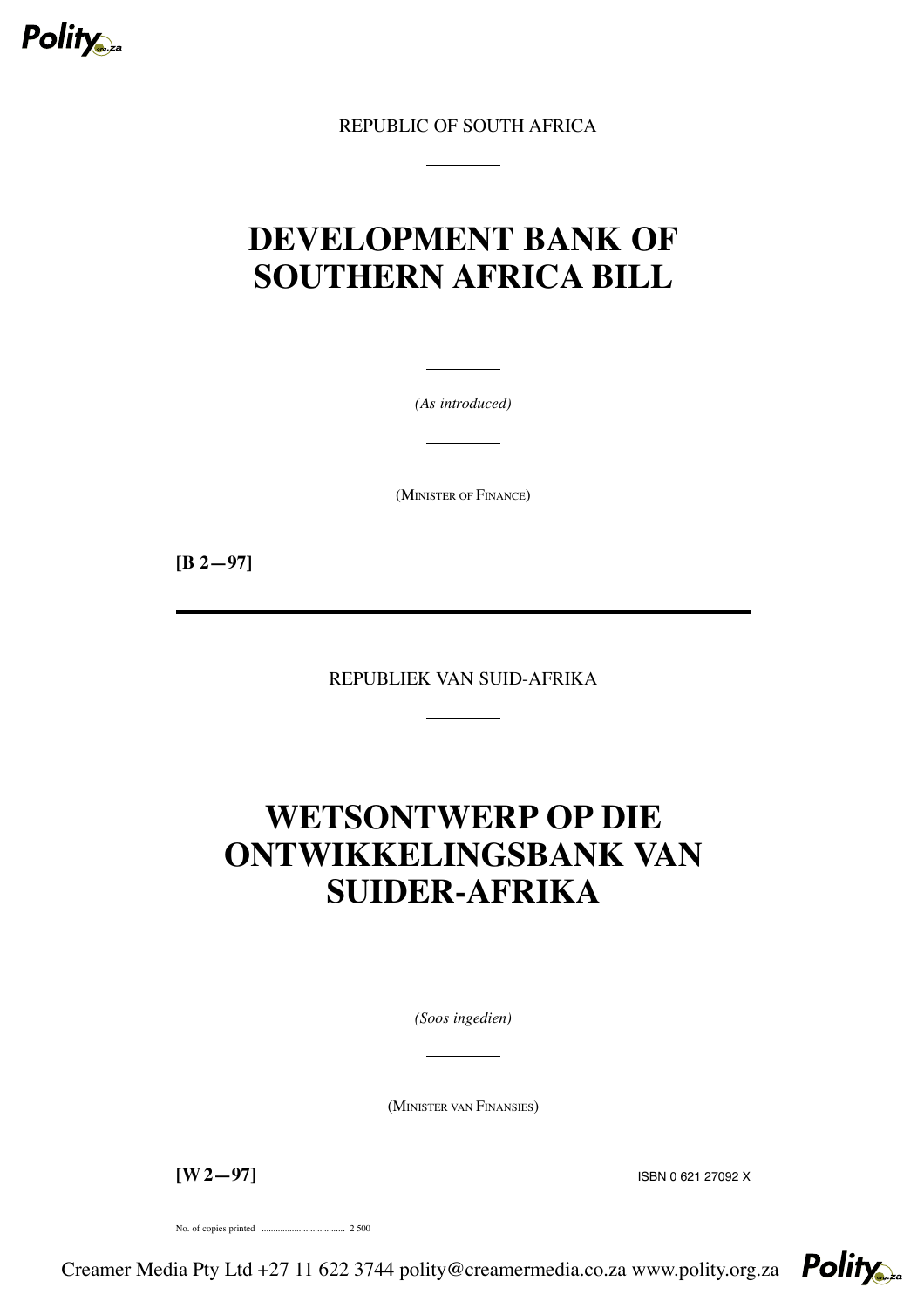# **BILL**

**To provide for the reconstitution, and incorporation in terms of the CompaniesAct, 1973, of the Development Bank of Southern Africa as a development finance institution with the primary purpose to promote economic development and growth, human resource development and institutional capacity building by mobilising financial and other resources from the national or international private and public sectors for sustainable development projects and programmes; and to provide for matters connected therewith.**

# **PREAMBLE**

**The Development Bank of Southern Africa was established in 1983 to perform an economic development function within the constitutional dispensation which then obtained. The transformation of the constitutional and economic dispensation of South Africa by virtue of the Constitution of the Republic of South Africa, 1993 (Act No. 200 of 1993), and otherwise, necessitated the transformation of the role and function of the Development Bank of Southern Africa in order to promote economic development and growth in the Southern African region within an integrated financial development system which has as its aim the efficient deployment of scarce resources. On account of the aforesaid reasons it has now become desirable to reconstitute the Development Bank of Southern Africa in order to promote, facilitate and by funding to mobilise the socio-economic development in Southern Africa, while efficiency, fairness, transparency and responsibility are promoted at the same time.**

**B**<sup>E</sup> IT THEREFORE ENACTED by the Parliament of the Republic of South Africa, as follows:—

# **Interpretation**

**1.** In this Act, unless the context otherwise indicates—

- (i) ''Bank'' means the Development Bank of Southern Africa Limited, reconstituted and incorporated as provided for by section 2; (ii) 5
- (ii) ''board'' means the board of directors of the Bank mentioned in section 7; (viii)
- (iii) "DBSA(1983)" means the Development Bank of Southern Africa, which was established in 1983 by treaty; (vii)
- (iv) ''effective date'' means the date on which this Act comes into operation; (iii)
- (v) ''institutional shareholders'' means the holders of shares in the Bank, excluding the Government of the Republic and any individual, but including national, international or multilateral institutions; (v)
- (vi) ''Minister'' means the Minister of Finance or the Minister who for the time 15 being acts in his or her stead; (vi)
- (vii) ''region'' means the national territory of the Republic of South Africa and the national territories of the countries determined by regulation; (x)
- (viii) ''regulation'' means any regulation made in terms of section 17; (ix)
- $(ix)$  "shares" means the shares referred to in section 13; (i)
- (x) ''this Act'' includes the regulations. (iv)

20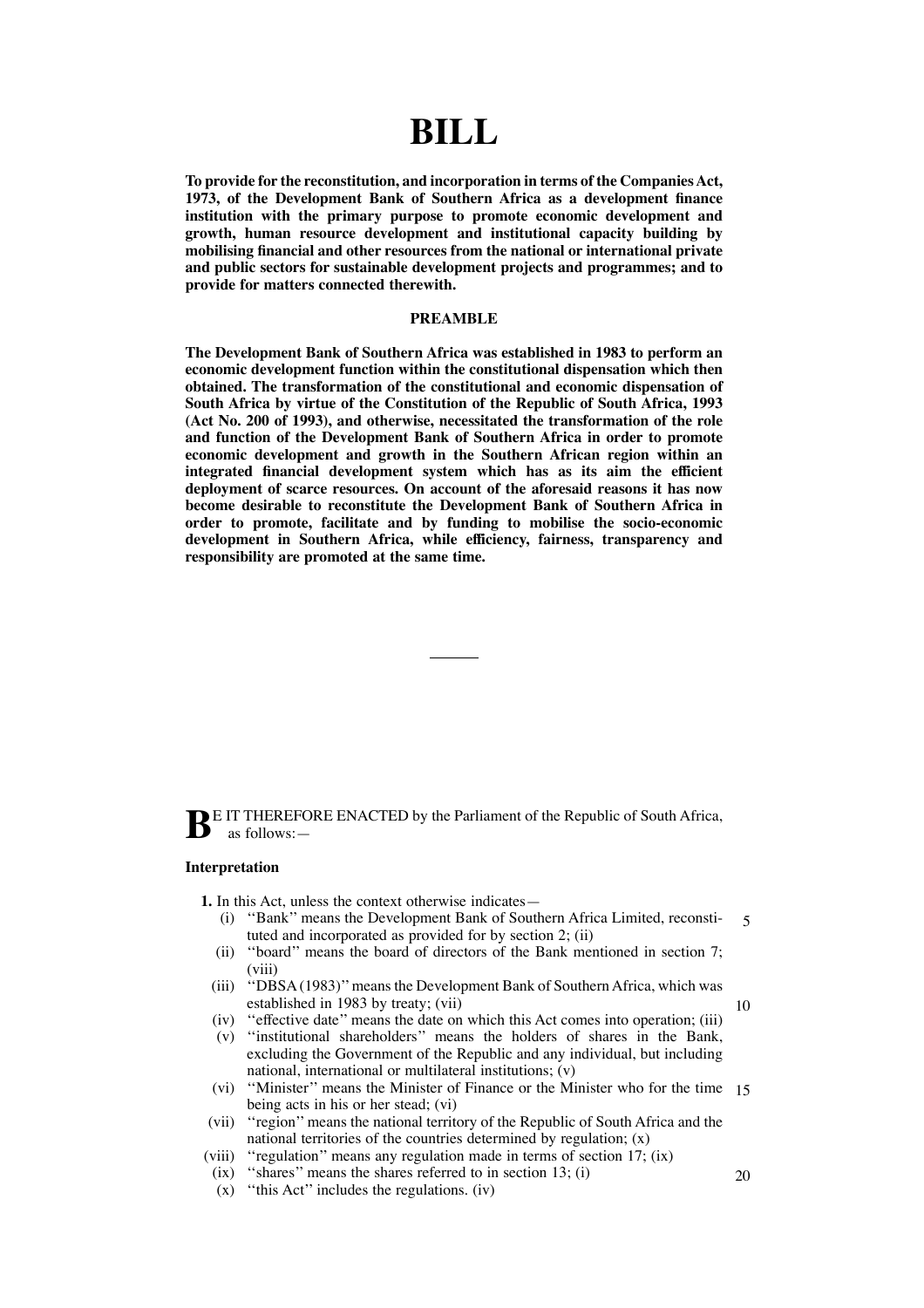# **Reconstitution and incorporation of Development Bank of Southern Africa, Limited**

**2.** (1) The institution which immediately before the effective date existed as DBSA (1983) shall continue to exist as a juristic person but shall with effect from that date be deemed to have been incorporated in terms of the Companies Act, 1973 (Act No. 61 of 1973), by the name the ''Development Bank of Southern Africa Limited'', and shall have the powers, functions and duties provided for in this Act, which shall be exercised, performed and carried out by the Bank subject to the provisions of this Act. 5

(2) The Registrar of Companies shall register the Bank as a company in terms of the Companies Act, 1973, and shall issue in respect of the Bank a certificate of incorporation 10 in terms of section 64 of that Act.

### **Objects of Bank**

**3.** (1) The main objects of the Bank shall be the promotion of economic development and growth, human resources development, institutional capacity building, and the support of development projects and programmes in the region by-

- *(a)* mobilising financial and other resources from the private and public sectors, national or international;
- *(b)* appraising, planning and monitoring the implementation of development projects and programmes;
- *(c)* facilitating the participation of the private sector and community 20 organisations in development projects and programmes;
- *(d)* providing technical assistance, particularly in respect of human resource development and training with regard to the identification, preparation, evaluation, financing, implementation and management of development projects and programmes;
- *(e)* funding or mobilising funding for initiatives to minimise or mitigate the environmental impact of development projects or programmes.

(2) Ancillary objects of the Bank shall be—

- *(a)* to assist other international, national, regional and provincial initiatives in order to achieve an integrated finance system for development; and 30
- *(b)* to assist other institutions in the national or international public and private sectors with the management of specific funds,

in order that the developmental requirements of the region may be met.

# **Powers of Bank**

- **4.** For the purpose of attaining its objects, the Bank shall have the power— *(a)* to appraise, approve or mobilise funding for, and to monitor the implementation of, development projects and programmes;
	- *(b)* to lend or advance money to any person or private or public body engaged in or proposing to engage in development projects and programmes in the region; to acquire an interest in it or to provide capital for it, or by 40 underwriting or otherwise, to assist in the acquisition of capital for it;
	- *(c)* to hold, manage, develop, let, hire, buy, subscribe to, or otherwise acquire, or to sell or otherwise dispose of, hypothecate or otherwise deal in immovable or movable property, including stocks, shares, bonds, debentures and securities of, or any other interest in, any company, and if necessary to act as trustee for 45 debenture holders;
	- *(d)* to make, draw, accept or endorse negotiable instruments;
	- *(e)* to guarantee any undertaking given in relation to the financing of any person, private or public body, or the performance of any contract by any person, private or public body, or to indemnify any person, public or private body in 50

35

15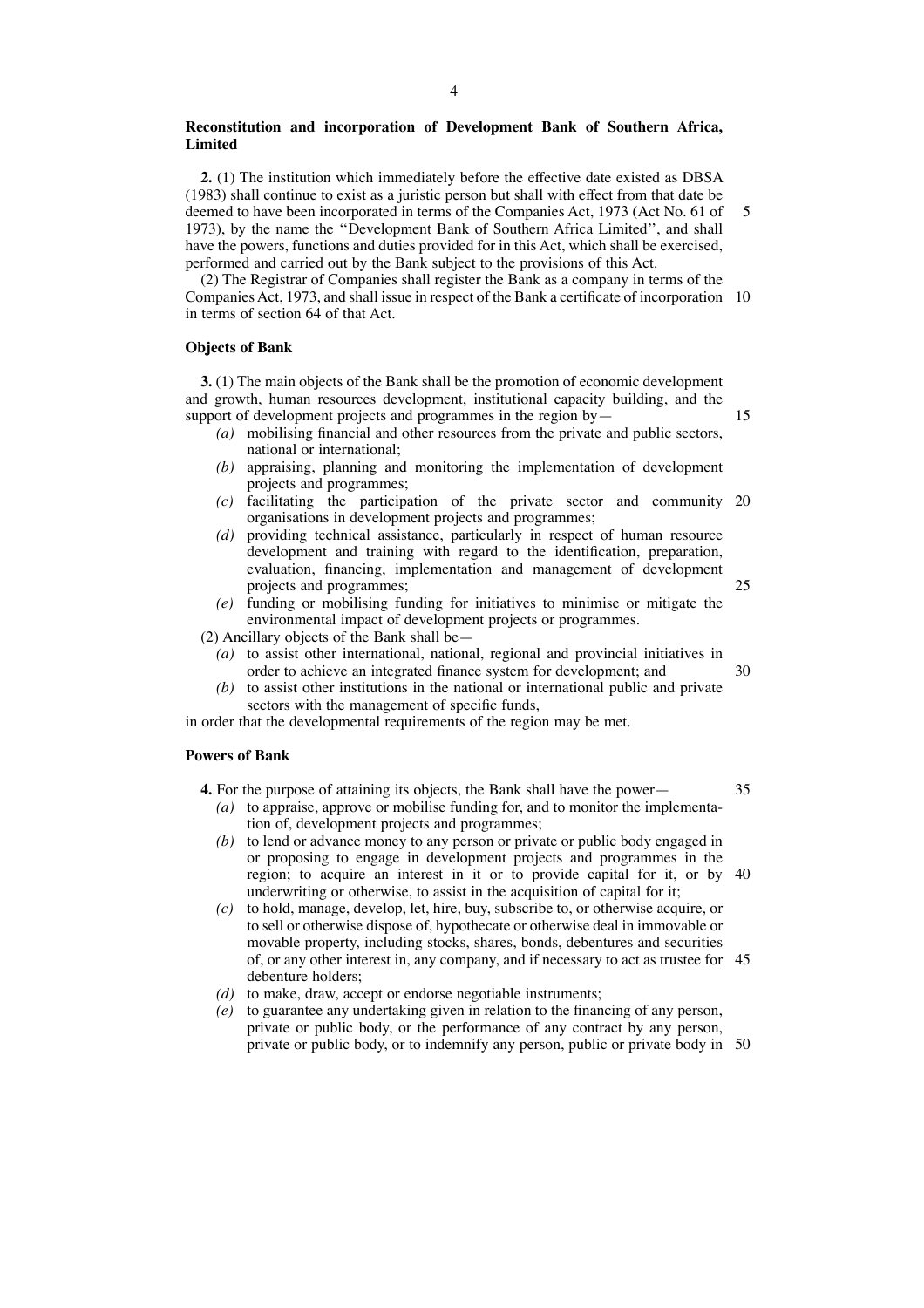respect of the costs attaching to legal proceedings or in respect of any loss or damage, arising from—

- (i) the financing of such person or private or public body; or
- (ii) the entering into of any contract by such person, private or public body;
- *(f)* to receive grants and donations, issue debentures or debenture stock or otherwise to raise loans or borrow money, provided the amount owing at any time in respect of loans raised or moneys borrowed shall not, without the approval of the shareholders of the Bank, previously given at a meeting of those shareholders, at any time exceed the limitations set by regulation; 5
- *(g)* to act as an agent or trustee, manager or secretary of any person, national or 10 international private or public body, and to appoint any person to act on behalf of the Bank as a director or in any other capacity in relation to such person, private or public body, irrespective of whether or not such person carries on business within the region or elsewhere;
- *(h)* to establish, within the region or elsewhere, any juristic person capable of 15 exercising, performing or carrying out such powers, functions and duties as may or shall be exercised, performed or carried out by the Bank in terms of this Act, and to open offices within the region and elsewhere;
- *(i)* to provide technical and other assistance and to give advice, information and guidance,

and, generally, to enter into any contract or perform any act, whether within the Republic, region or elsewhere, which may promote the attainment of any of the objects of the Bank, or which is designed to directly or indirectly enhance the value of the services which the Bank can render in relation to the development of the region.

### **Management of affairs of Bank**

- **5.** (1) Subject to the provisions of this Act—
	- *(a)* the shareholders shall exercise the overall authority but may delegate to the board all their powers, except the power to—
		- (i) issue or transfer shares;
		- (ii) appoint directors, as provided in section 7; and
		- (iii) authorise the payment of dividends;
	- *(b)* the board shall control the business of the Bank and shall direct the operations of the Bank and may exercise all such powers of the Bank as are not in terms of this Act required to be exercised by the shareholders of the Bank at a meeting of shareholders; and
	- *(c)* the chief executive officer shall be the executive officer and legal representative of the Bank and shall be responsible for the management of the operations of the Bank.

(2) The powers of the board may be delegated to the chief executive officer who in turn may delegate such powers to the staff, committees or other structures of the Bank. 40

#### **Shareholder meetings**

**6.** (1) A shareholder shall have the right to attend a meeting of the shareholders, or to appoint a representative to attend such a meeting in the place of that shareholder.

(2) A shareholder shall have such number of votes with regard to any matter as may be determined in the regulations.

(3) While the Government of the Republic is the sole shareholder of shares in the Bank any resolution signed by the representative of the Government shall be deemed to be a resolution taken at a duly constituted meeting of shareholders.

20

25

30

- 
- 45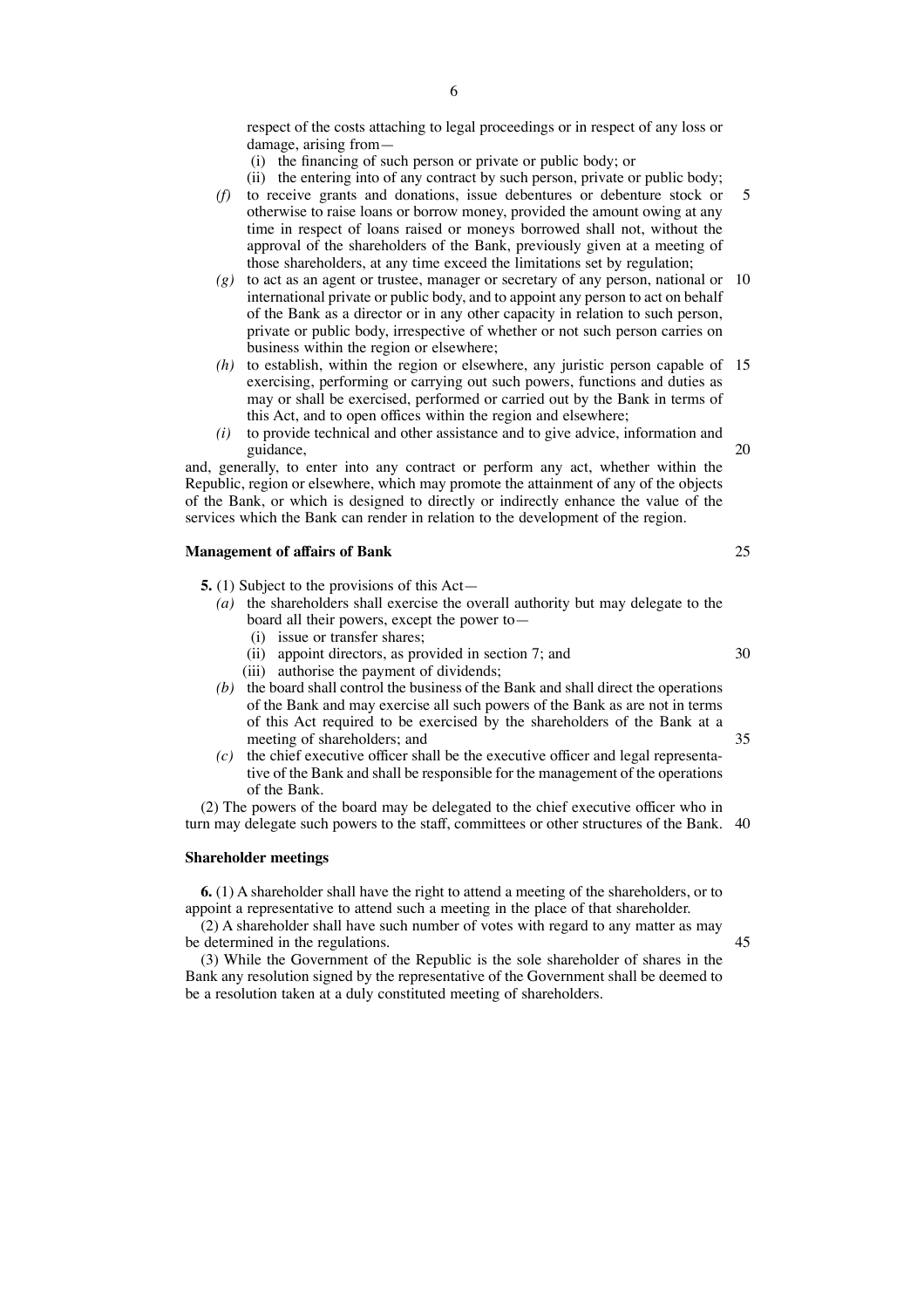# **Board of directors**

**7.** (1) The Board of Directors of the Bank shall consist of not fewer than ten and not more than fifteen directors: Provided that if at any time the number of directors holding office at any time falls below ten, the remaining directors shall manage the affairs of the Bank, until the vacancy or vacancies can be filled by the appointments by the Minister or the relevant shareholders, as the case may be. 5

(2) The directors of the Bank shall be appointed, in the manner determined in the regulations, by the Minister and the shareholders, as follows:

- *(a)* The Minister shall be entitled to appoint the same proportion of the total number of directors as the number of shares held by the Government bears to 10 the total number of shares issued; and
- *(b)* the institutional or other shareholders shall be entitled to appoint the remaining number of directors, each in proportion to its holding in shares.

(3) Directors shall be appointed on the grounds of their ability and experience in relation to socio-economic development, development finance, business, finance, 15 banking and administration.

(4) The chief executive officer, any executive manager or member of the staff of the Bank may be appointed as a director.

(5) The board shall, with the consent of the shareholders, elect one of its number asthe chairperson of the board. The person so elected shall act as chairperson for as long as the 20 board determines.

(6) No decision or act of the board, or act performed under the authority of the board, shall be invalid by reason only of the fact that a person who participated in the proceedings at the meetings in question was elected as a director by the institutional shareholders without the provisions of the regulations having been observed. 25

# **Disqualification of directors**

**8.** No person shall be a director of the board if he or she—

- *(a)* is disqualified to act as a director of a board of a company incorporated in terms of the Companies Act, 1973 (Act No. 61 of 1973);
- *(b)* is a member of any legislature or of an executive council in the Republic, or 30 of a similar governmental institution in the region.

#### **Tenure and conditions of office of directors**

**9.** (1) A director shall hold office for a period of three years, but shall be eligible for reappointment.

(2) A director shall receive such service benefits, including the reimbursement of 35 expenses in connection with travelling and subsistence, as may be prescribed by regulation.

#### **Committees of board**

**10.** (1) The board may establish such committees, consisting of directors, as it deems advisable.

(2) The board shall determine the functions of the committees and the procedure to be followed when the chairpersons of such committees are elected.

(3) Any person with expert knowledge of a function of a committee may be co-opted by such committee.

# **Meetings**

**11.** (1) *(a)* The Minister, in the case of a shareholders' meeting, and, in the case of a board meeting, the chairperson, shall preside at the meeting in question.

*(b)* In the case of a board meeting, and provided a quorum is present, the members present may elect an acting chairperson to preside at that meeting, if the chairperson is not present. The acting chairperson shall at such meeting have all the powers and carry 50out all the duties of the chairperson.

(2) The Minister and the chairperson shall in the event of an equality of votes have a casting vote.

45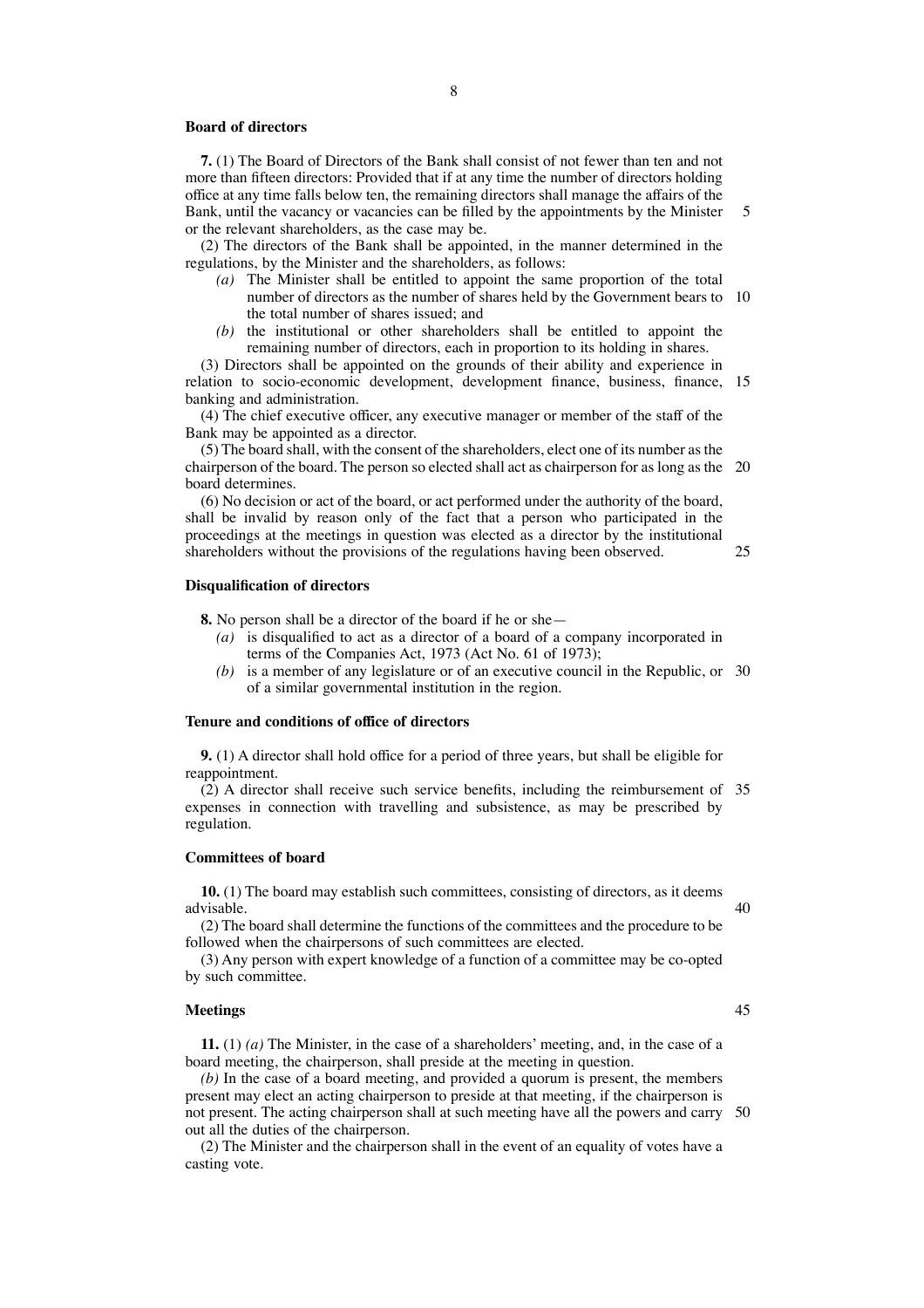(3) The quorum for a meeting of shareholders shall be a majority of the shareholders, and the quorum for a meeting of the board shall be five directors.

(4) Subject to the provisions of subsection (2), the decision of—

- *(a)* a majority of the shareholders shall be the decision of the shareholders; and
- *(b)* the majority of the directors present at a meeting of the board shall be the decision of the board. 5

(5) The meetings referred to in this section shall be held and the business thereat shall be disposed of in accordance with the provisions of the regulations.

# **Chief executive officer**

**12.** (1) The appointment of the chief executive officer shall be made by the 10 shareholders, unless the authority to appoint the chief executive officer has been delegated to the board.

(2) If for any reason the chief executive officer is unable to act as chief executive officer for a period longer than two months, the board may appoint an acting chief executive officer to act during such inability, and the person so appointed shall, while so 15 acting, have all the powers and shall carry out all the duties of the chief executive officer.

(3) If the chief executive officer has resigned, died or has been permanently disabled and is unable to act as such, the board shall appoint an acting chief executive officer to act as chief executive officer until the successor assumes office, and the person who has been so appointed shall, while so acting, have all the powers and shall carry out all the 20 duties of the chief executive officer.

#### **Share capital**

**13.** (1) Subject to the provisions of subsection (5), the authorised share capital of the Bank shall be the amount of five thousand million rand which shall be divided into five hundred thousand ordinary shares having a par value of ten thousand rand each.

25

30

(2) Share certificates in respect of two hundred thousand of the shares referred to in subsection (1) shall be issued to the Government of the Republic of South Africa as consideration for paid-up share capital to an amount of R200,000,000 in DBSA (1983) and the certificates so issued shall replace any certificate previously issued in respect of the shares in DBSA (1983).

(3) The shareholders shall subscribe to the balance of the authorised share capital when requested to do so by the board as provided in the regulations.

(4) The issued shares may be transferred by the Government of the Republic to any institutional shareholder.

(5) The board may from time to time, with the approval of the shareholders previously 35 given at a meeting of shareholders, increase the share capital of the Bank to such extent as it may deem expedient, by the creation and issue of ordinary or preference shares, or shares of such other class as it may determine, which shares may be issued upon such terms and conditions as the board may determine, including conditions as to the voting rights which may be exercised by the holders thereof, in the case of preferent shares, or 40 that the holders thereof shall not be entitled to vote.

(6) An institutional shareholder shall not pledge or encumber any of the Bank's shares held by it if the aggregate of the shares so pledged or encumbered exceeds five per cent of the Bank's issued share capital.

(7) An institutional shareholder shall not transfer or assign any of its shares in the 45 Bank to any other person if the aggregate of the shares which are transferred to such other person exceeds five per cent of the Bank's issued share capital.

### **Expenditure**

**14.** Expenditure incurred by or on behalf of the board, including any amount owing in respect of the remuneration of the directors and personnel of the Bank, shall be defrayed 50from the funds of the Bank.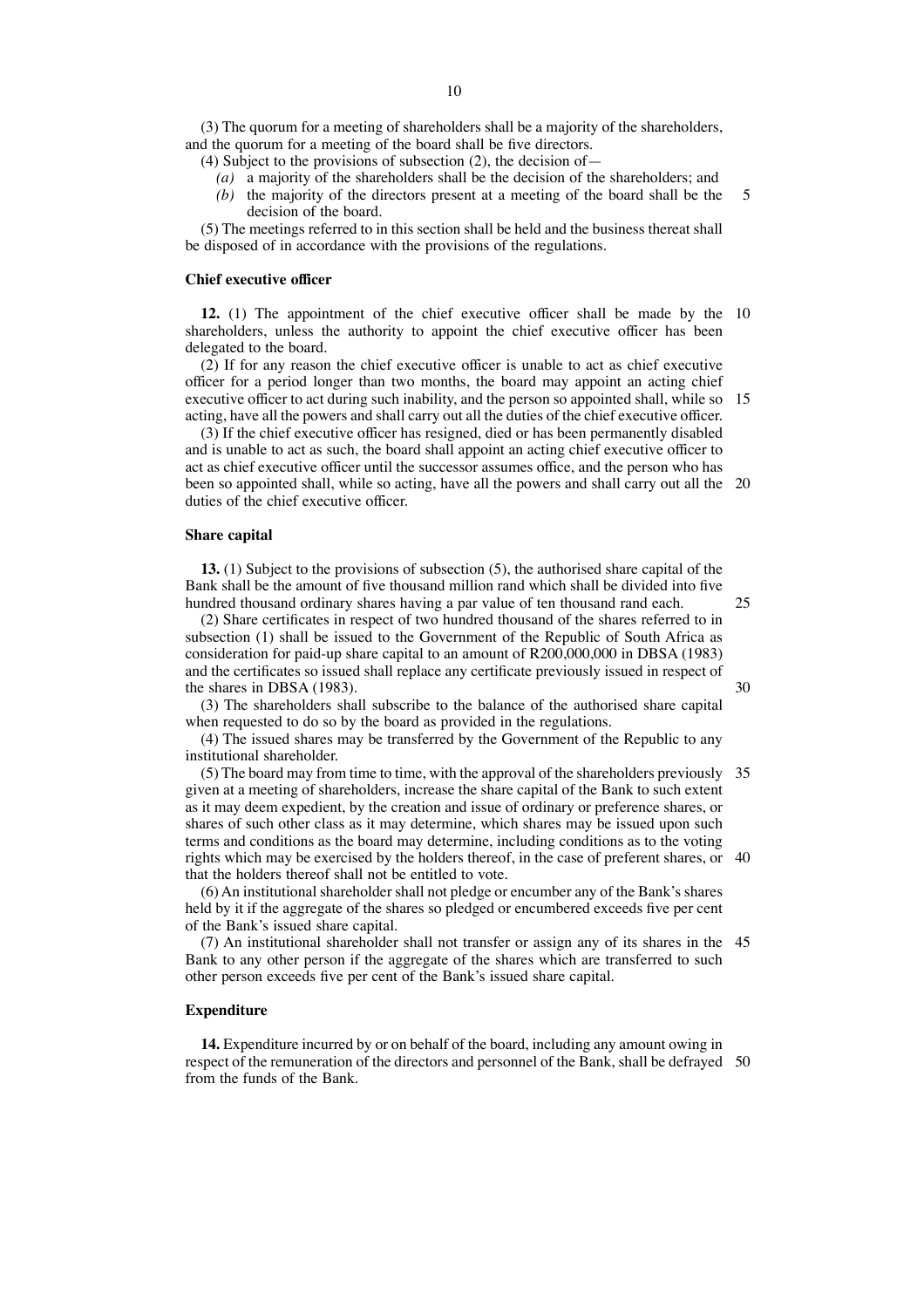# **Dividends**

**15.** The declaration of dividends shall be authorised by the board and shall be approved by the shareholders.

#### **Accounts and audit**

**16.** (1) The board shall cause proper books of account to be kept, and shall also cause to be kept all necessary books and records in relation thereto. 5

(2) An annual report on the financial status and the achievement of the objects of the Bank shall be published by the board.

(3) The books of account of the Bank shall be audited by a person registered in terms of section 15 of the Public Accountants' and Auditors'Act, 1991 (Act No. 80 of 1991).

#### **Regulations**

**17.** The Minister may at the request of the shareholders or the board make regulations as to—

- *(a)* the election of directors;
- *(b)* the conditions of appointment of directors and the circumstances in which a 15 director shall vacate the office of director;
- *(c)* meetings of the board and the procedure thereat, including the minutes to be kept of such meetings;
- *(d)* the taking of decisions by shareholders and directors without holding a meeting; 20
- *(e)* the meetings of shareholders, the matters to be dealt with and the procedures to be followed thereat, including the minutes to be kept thereof;
- *(f)* the annual submission of a balance sheet and accounts to a meeting of shareholders;
- *(g)* the appointment of officers of the Bank;
- *(h)* the determination of the national territories which constitute the region; and
- *(i)* such other matters as are necessary or useful to be prescribed for the achievement of the objectives of this Act.

# **Transitional arrangements**

- **18.** Notwithstanding anything to the contrary contained in section 7—
	- *(a)* the shareholders of the Bank shall not later than six months after the effective date hold a meeting for the purpose of appointing a new board of directors of the Bank;
	- *(b)* unless a director is reappointed at the meeting referred to in paragraph *(a)*, every director of the Bank shall cease to hold his or her office six months after 35 the effective date or upon the appointment of a successor at that meeting, whichever occurs earlier,

and the provisions of section 11 shall apply *mutatis mutandis* to the convening and conduct of that meeting of shareholders and the appointment of directors at that meeting.

### **Winding up of Bank**

**19.** The Bank shall not be wound up except in terms of an Act of Parliament.

### **Use of name of Bank**

**20.** No person, association, corporation or otherstatutory body or company shall carry on business or be registered under an Act of Parliament, with a name identical to that of the Bank, or so nearly resembling the name of the Bank as to deceive.

# **Application to Bank of Companies Act, 1973, and Banks Act, 1990**

**21.** (1) *(a)* The Bank shall, subject to the provisions of paragraph *(b)*, be exempt from the provisions of the Banks Act, 1990 (Act No. 94 of 1990), the Companies Act, 1973 (Act No. 61 of 1973), and any other law which applies to banks.

40

# 25

# 30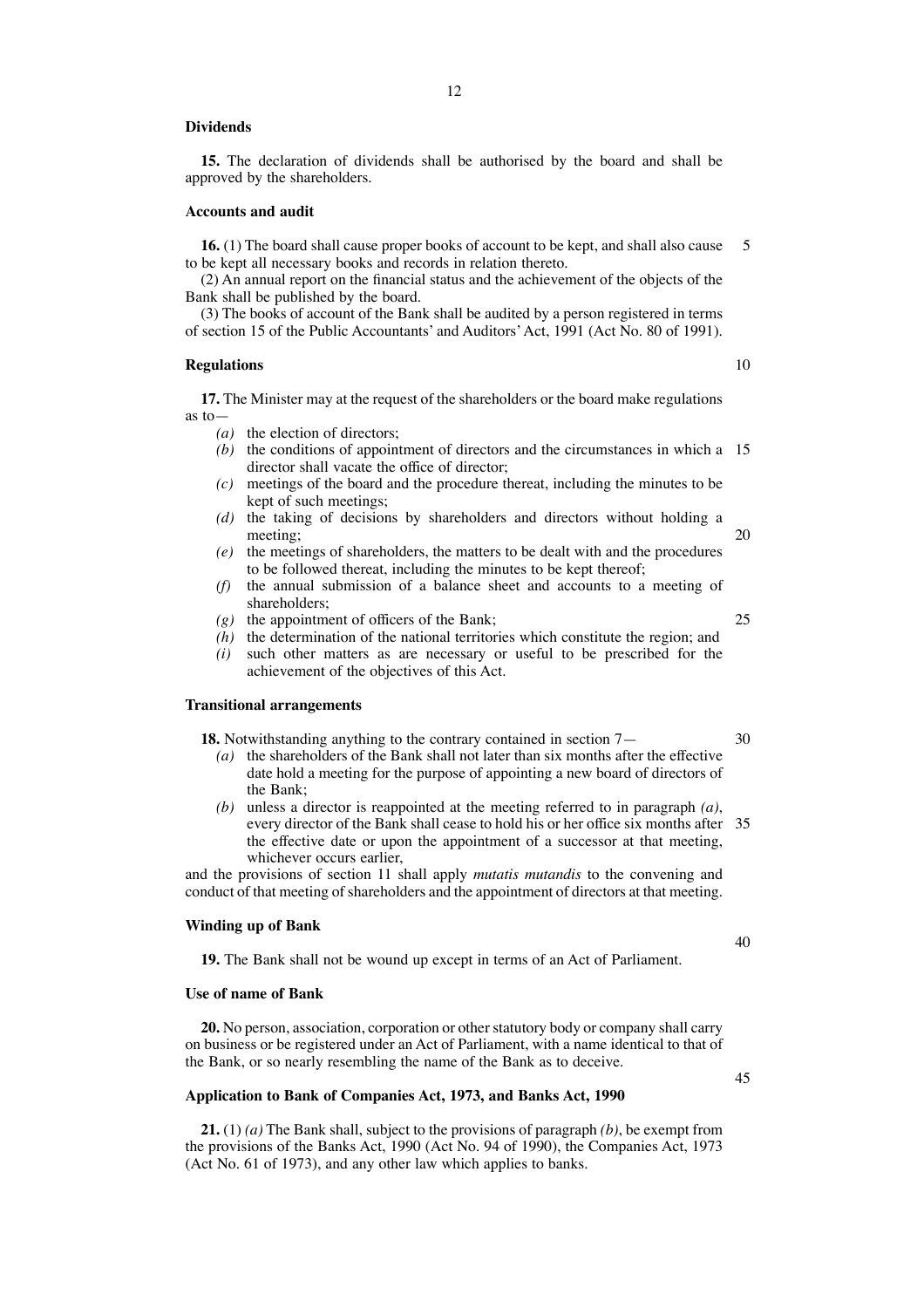*(b)* The Minister may by notice in the *Gazette* apply any provision of the Companies Act, 1973, the Banks Act, 1990, or such other law to the Bank, in so far as such provision is not inconsistent with the provisions of this Act, with such modifications as the Minister may deem fit and may specify in that notice, and may withdraw or amend any such notice.

5

# **Short title**

**22.** This Act shall be called the Development Bank of Southern Africa Act, 1997.